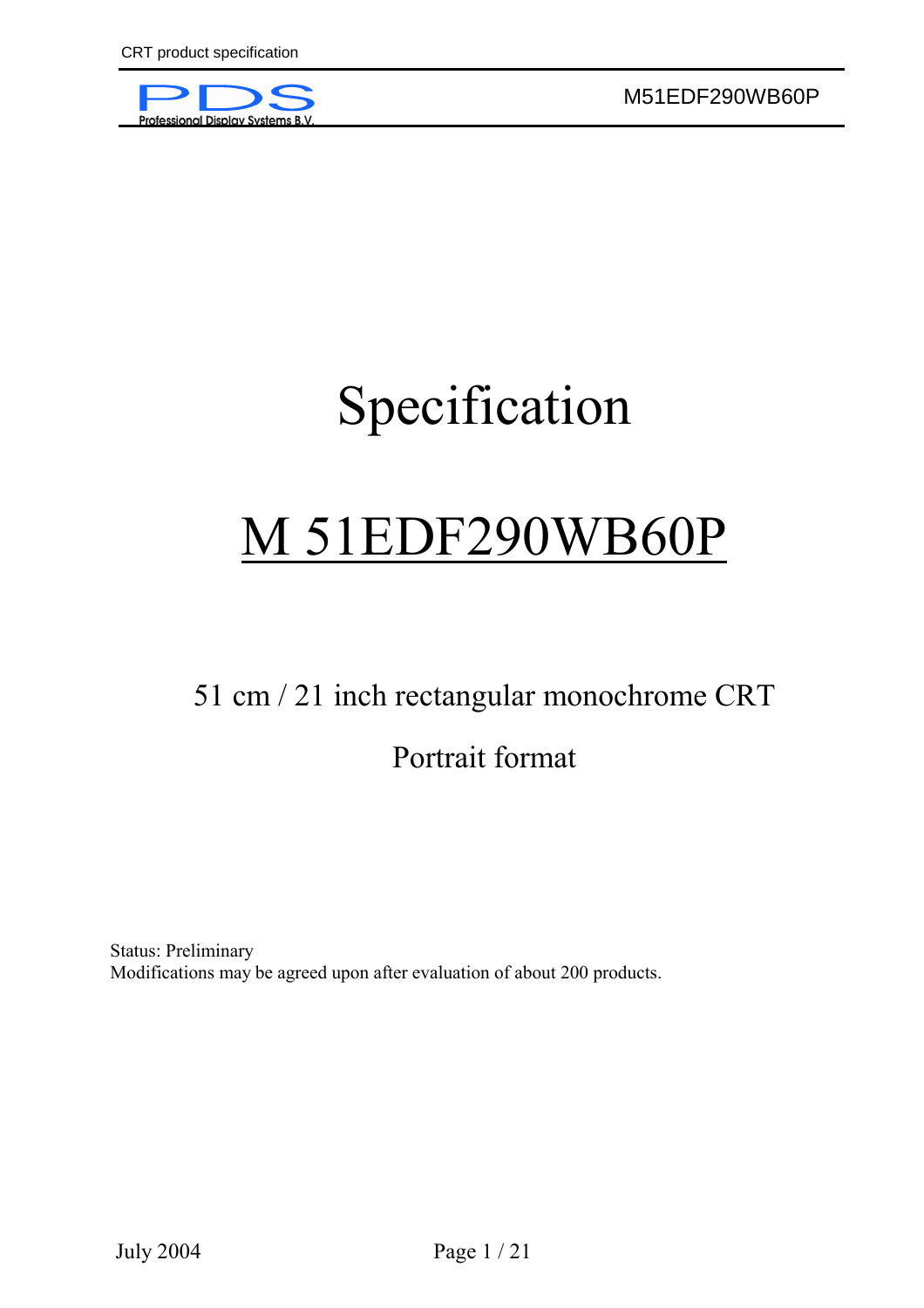

# **CONTENTS**

- 1 VIEW OF CHANGES
- 2 APPLICATION
- 3 CHARACTERISTICS
- 4 IMPORTANT NOTES
- 5 MECHANICAL DATA
- 6 MAXIMUM OF NOT DEFLECTED SPOT LANDING
- 7 OPTICAL DATA
- 8 PERMISSIBLE GLASS AND SCREEN DEFECTS
- 9 RESOLUTION
- 10 ELECTRICAL DATA
- 11 ABSOLUTE LIMITING VALUES
- 12 OPERATING VALUES
- 13 GRID DRIVE CHARACTERISTICS
- 14 LARGE AREA CONTRAST
- 15 ENVIRONMENTAL CONDITIONS
- 16 ESTIMATED LIFE TIME
- 17 X-RADIATION
- 21 ATTACHMENT 1
- 22 BASE CONFIGURATION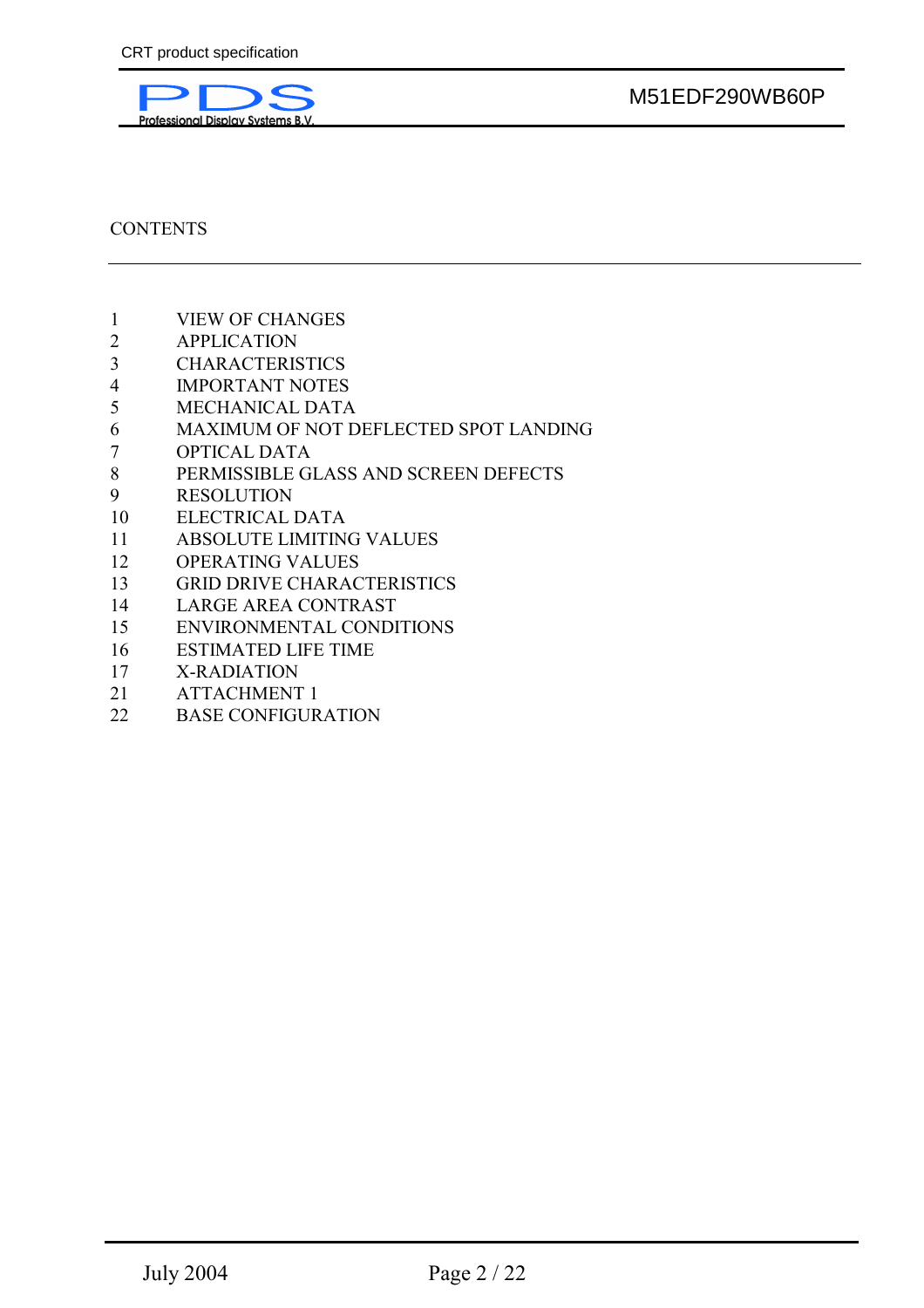

- 1 View of changes
- The first release will be "01" .
- Changes and supplements to this specification during the development require the agreement of all persons responsible.

Responsible for the contents of this document are:

| Company/Department | Name | el. | Date | Signature |
|--------------------|------|-----|------|-----------|
|--------------------|------|-----|------|-----------|

| ChangeNr. | υı        |    |    |    |
|-----------|-----------|----|----|----|
| Date      | 16-7-2004 |    |    |    |
| Release   | UΙ        | 02 | 03 | 04 |

| ChangeNr. |    |    |    |
|-----------|----|----|----|
| Date      |    |    |    |
| Release   | 05 | 06 | 08 |

Changed pages:

Release: 01 Pages: 09 : Added Potting faults.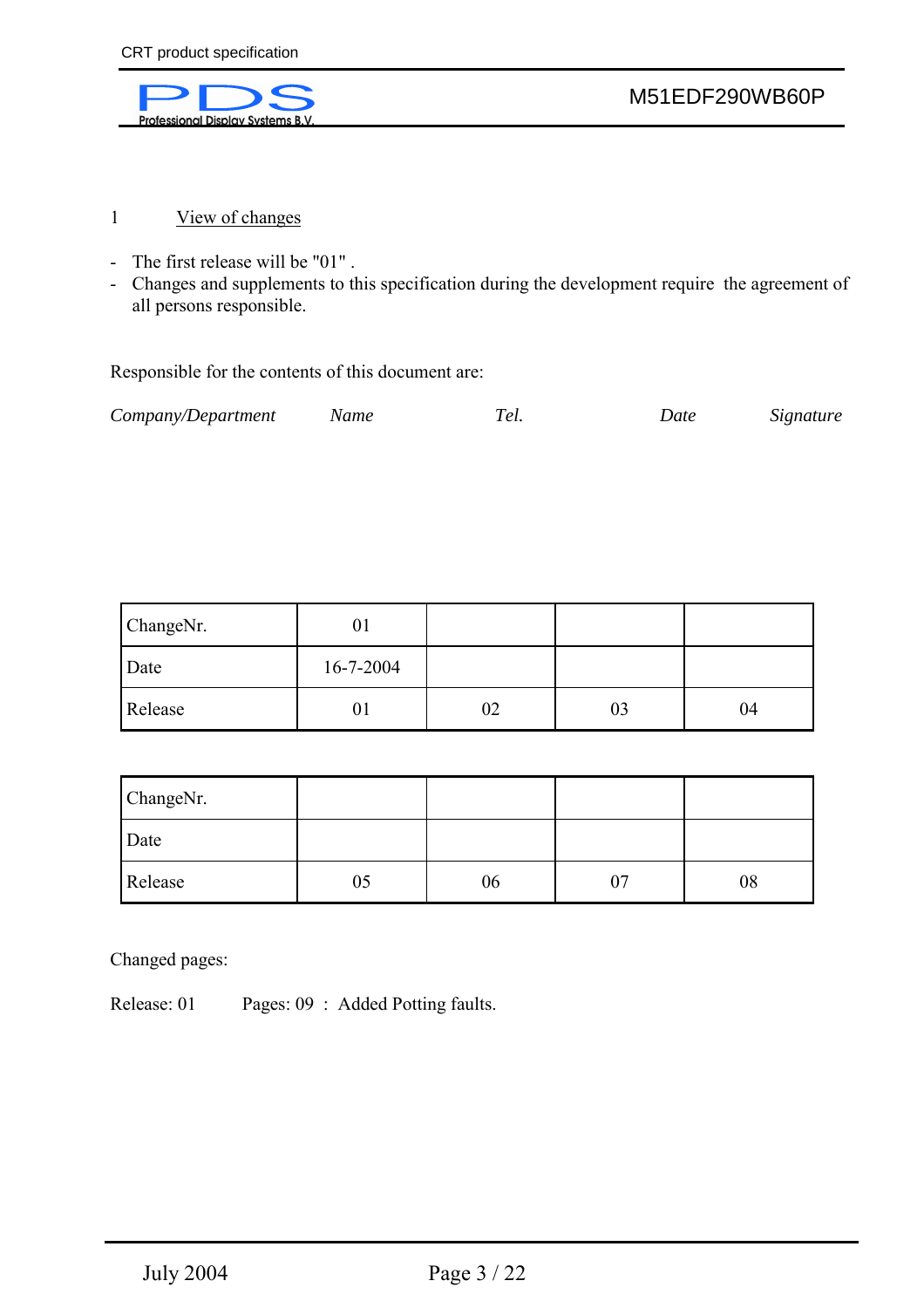

# 2 Application

CRT for displays in medical and alphanumerical applications

### 3 Characteristics

- High resolution
- 90° -deflection
- Flat & square color bulb (low browning glass)
- Multicoated
- Conductive coating against charging
- Intrinsically safe
- High contrast
- High luminance
- Long life time
- Low phosphor noise
- Low drift
- Protected against internal flash over

#### 4 Important notes

| Implosion hazard             | CRT is evacuated. In case of mechanical damage (e.g. by<br>shock or scratches) implosion may occur.                                                        |
|------------------------------|------------------------------------------------------------------------------------------------------------------------------------------------------------|
| CRT is labeled<br>according: | <b>UL</b> 1418<br><b>MPRII</b>                                                                                                                             |
| High voltage                 | Because of the CRT's capacities the anode connection can<br>maintain it's high voltage for an extended period after high<br>voltage is switched off.       |
| X-ray emission               | When operating the tube within the limits, the X-ray dose rate<br>will be under the allowed value of 1 $\mu$ Sv/h (equivalent to: 0,1)<br>$mR/h$ )         |
|                              | The tube is an intrinsic CRT type according the RöV<br>(German Röntgenverordnung) dated Jan, 8 <sup>th</sup> 1987, Part I;<br>Attechment III, paragraph 6. |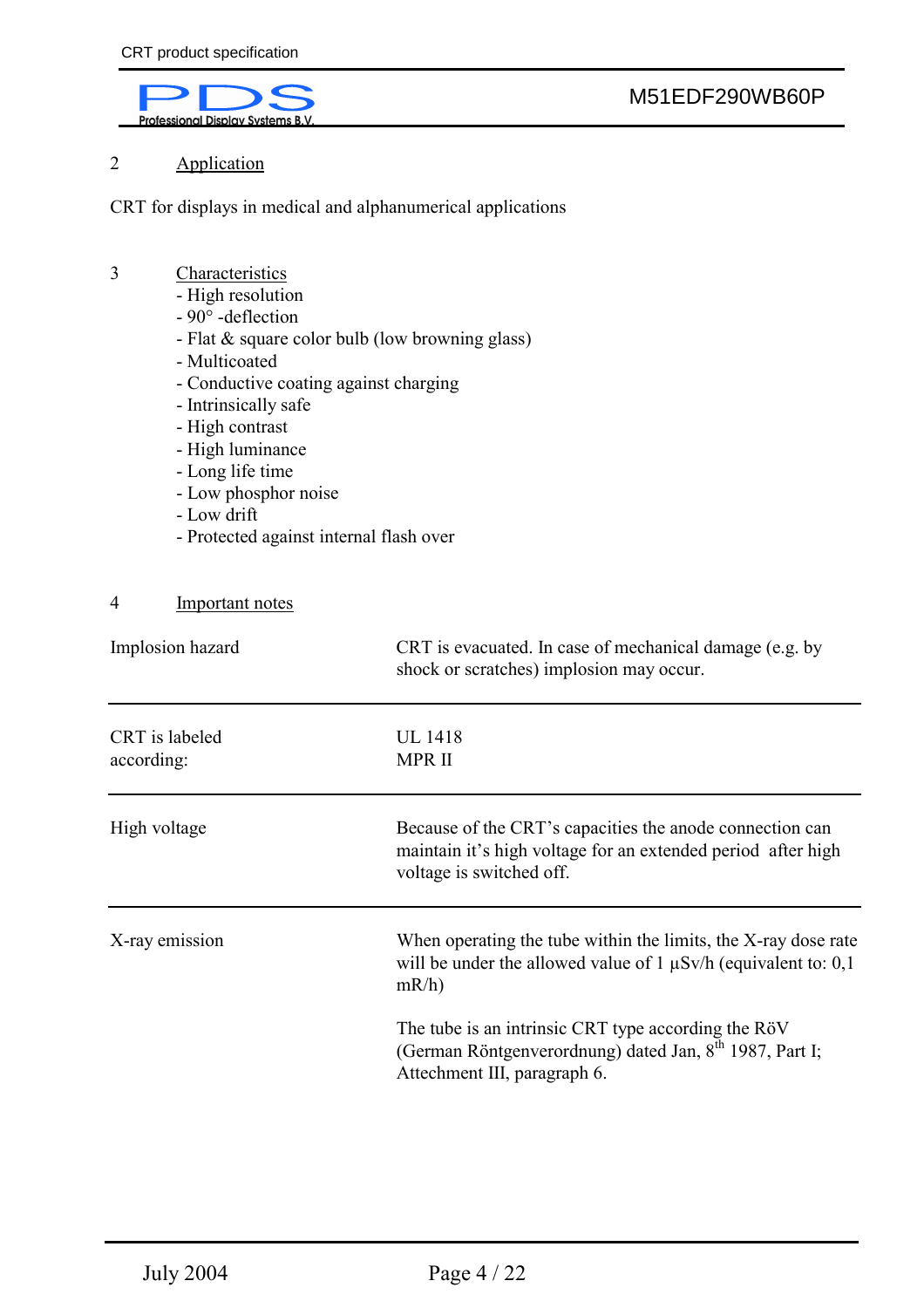| Professional Display Systems B. |                                                                | M51EDF290WB60P                                  |
|---------------------------------|----------------------------------------------------------------|-------------------------------------------------|
| Mechanical Data<br>5            |                                                                |                                                 |
| Screen                          | rectangular, $R = 1370$ mm                                     |                                                 |
| Useable screen                  | • Screen diagonal<br>• Screen width<br>$\bullet$ Screen height | min. 508,0 mm<br>min. 304,8 mm<br>min. 406,4 mm |
| Position of operation           | anode connector on the right (front view)                      |                                                 |
| Socket                          | JEDEC B10-277 or equal                                         |                                                 |
| Neck diameter                   | 29,1 mm                                                        | $\pm$ 0,7 mm                                    |
| Anode connector                 | Bulb contact 7,92                                              | <b>DIN 41543</b>                                |
| Deflection yoke                 | Drawing nmbr.<br>THOMSON-Yoke 9288.xx                          |                                                 |
| Weight                          | Approx. 17,0 kg incl. Deflection yoke                          |                                                 |
| Mechanical outlines             | see attachment 1                                               |                                                 |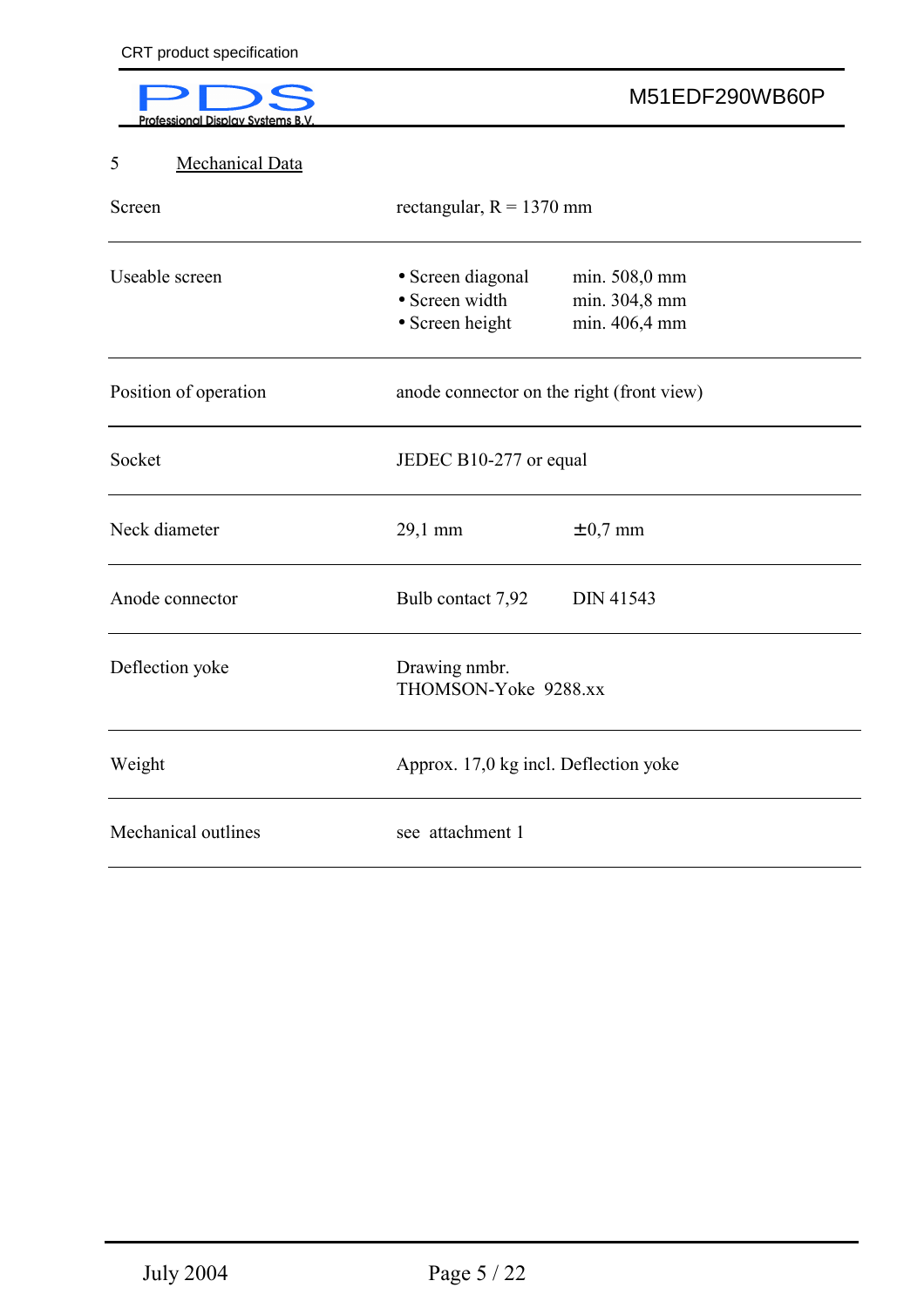

#### 6 Maximum of not deflected spot landing



- The CRT is mounted by angle brackets with pick-up holes that meet those of the monitor chassis. (see schematic in attachment 1)
- The CRT has to be moved in its fitting ears in such a way, that the centre of the glass bulb matches the mechanical centre of the  $\mu$  ig  $\pm$  1 mm.
- Phosphor material must be everywhere within a window of  $304 \times 380$  mm. The centre of that phosphor window matches the mechanical centre of the CRT.
- The beam alignment and the deflection yoke will be adjusted in a way that a symmetrical and equally distributed sharpness is obtained over the entire screen.
- The non-deflected spot landing must be within a circle with a radius of 2 mm around the mechanical centre of the CRT, provided that:
	- the CRT axis is in east-west direction and the front panel is facing east,
	- the anode connector is located on the right,
	- the deflection unit has been mounted to the tube,
	- there is a metal shield behind the deflection unit around the tube's neck
- The maximum rotation angle of the deflection unit may not exceed 0.2°.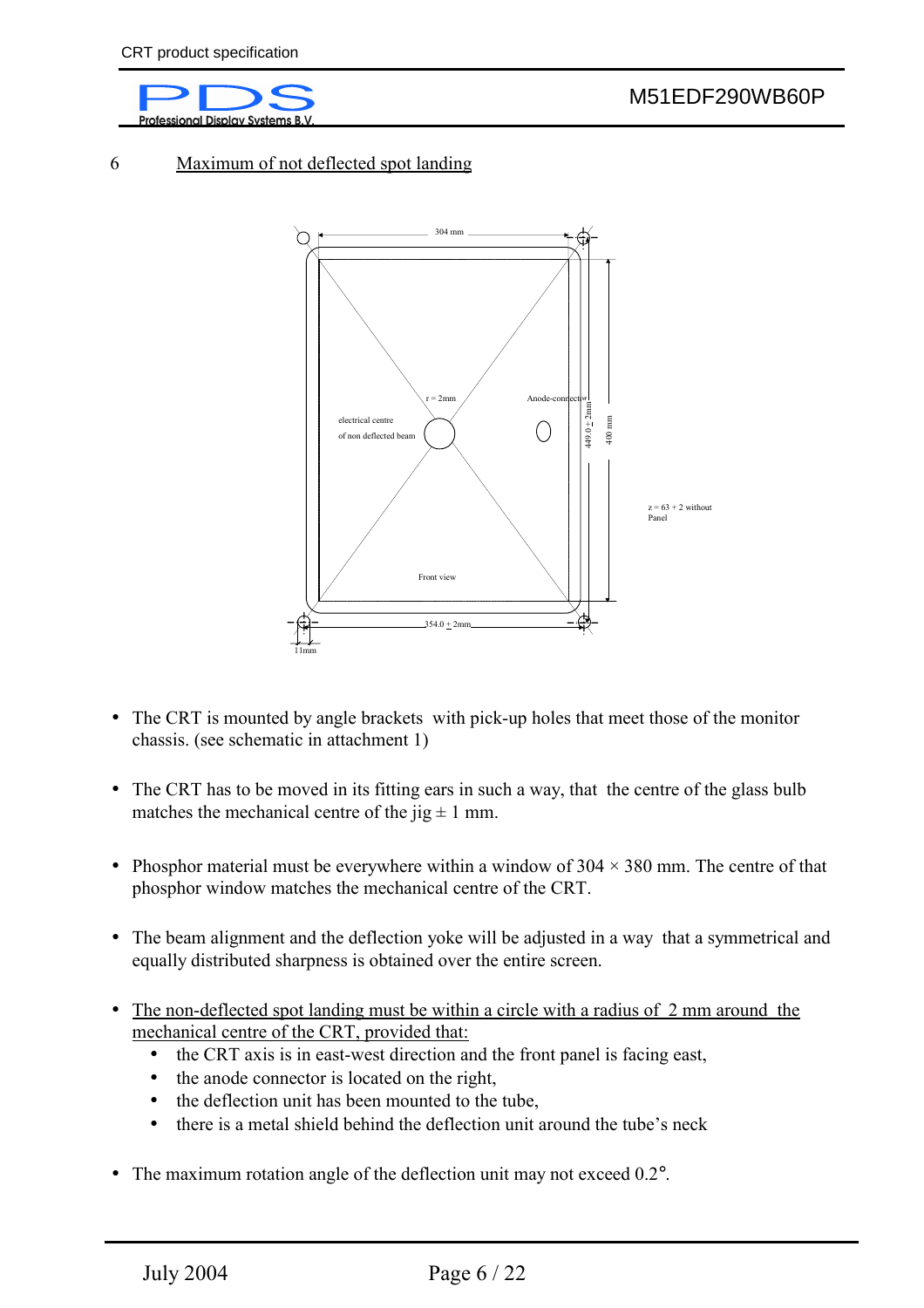| rofessional Display Systems B.                                                                                 | M51EDF290WB60P                                                                                                                                               |
|----------------------------------------------------------------------------------------------------------------|--------------------------------------------------------------------------------------------------------------------------------------------------------------|
| Optical data<br>7                                                                                              |                                                                                                                                                              |
| Total transmission of bulb<br>including coating/panel:                                                         | $32\% \pm 3\%$ at 546 nm                                                                                                                                     |
| Phosphor                                                                                                       | P45                                                                                                                                                          |
| Color coordinates:<br>(during operation)                                                                       | P45-Phosphor                                                                                                                                                 |
| at a luminance of 250 $Cd/m2$<br>(Cd/m2) with CL60-Filter,<br>(measured with LMT Color meter or Minolta CA100) | $X = (0,250 \pm 0,01)$<br>$Y = (0,305 \pm 0,01)$                                                                                                             |
| Front panel                                                                                                    | Transmission 65% at 546 nm. Unaxis Iralin 185. Anti-static<br>$, 2k\Omega/\Box$                                                                              |
|                                                                                                                | Direct coating alternative after agreement with customer. The<br>connection with the mounting device copper strips are<br>mounted on front panel.            |
| Uniformity of luminance<br>from centre to any corner                                                           | At a luminance of 50 $Cd/m^2$ the overall deviation of<br>luminance from centre to any corner may not exceed 12 $Cd/m2$<br>(Nit) at any point of the screen. |
| Glass bulb                                                                                                     | Panel: NEG 51 FS 4:3 or equivalent<br>Funnel: Schott 51FS/90/H29/11 or equivalent                                                                            |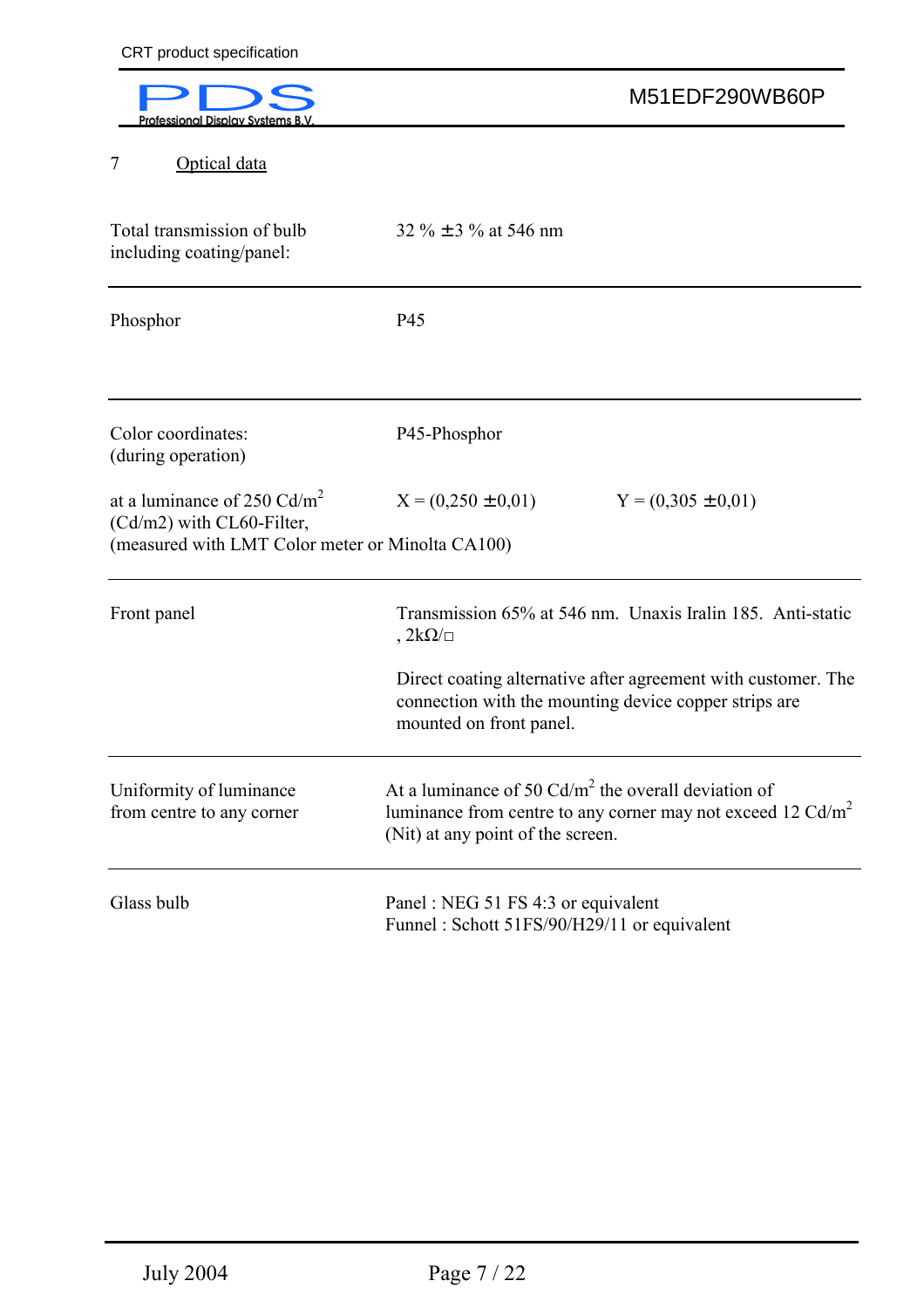

# 8 Permissible Glass and screen defects



 $d = 300$  mm

L: max. length of defects

B: max. width of defects

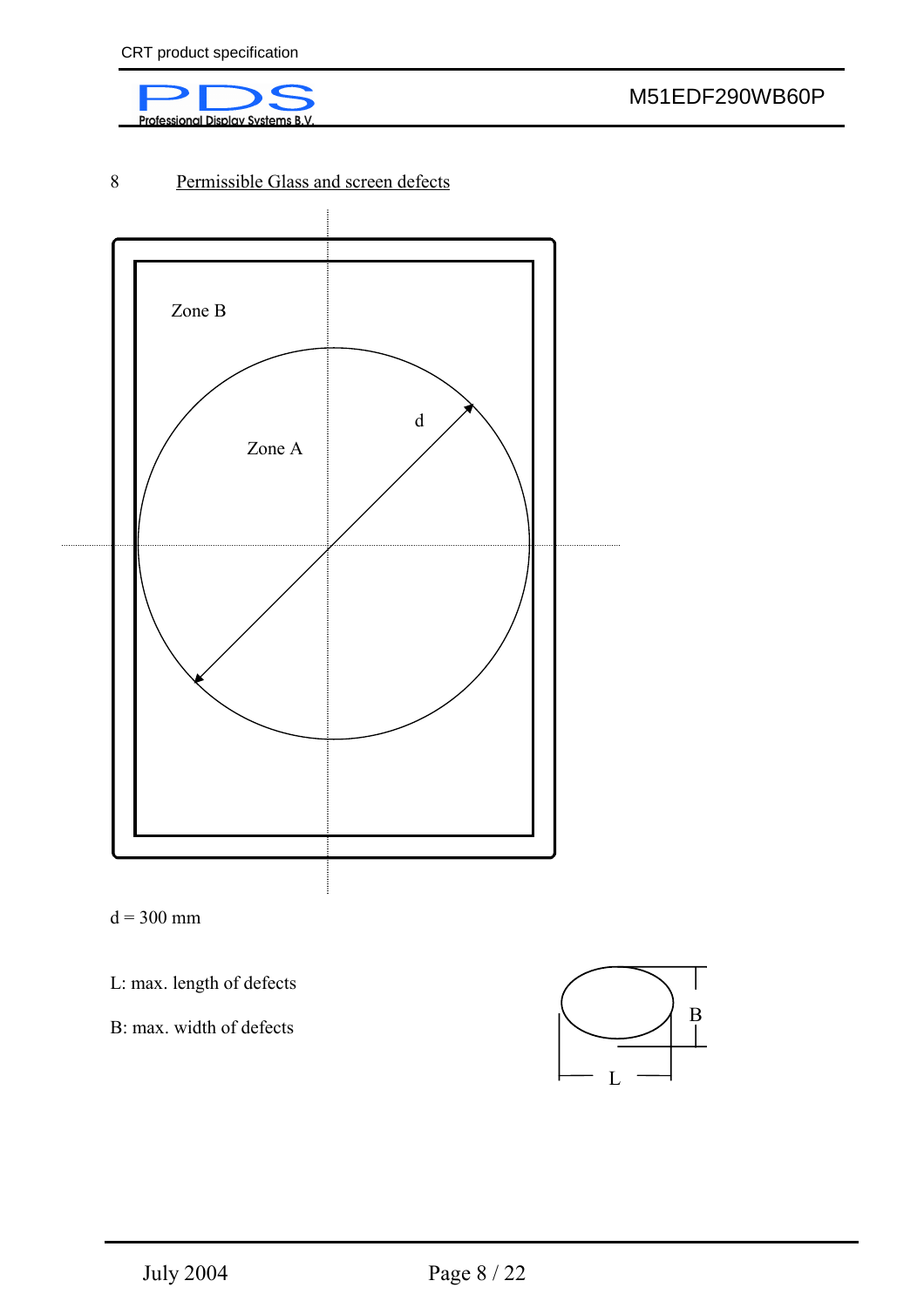

Defect size G for the screen and glass specification

| for a side ratio of | $L/B < 3$ $G = \frac{1}{2}(L + B)$ |
|---------------------|------------------------------------|
| for a side ratio of | $L/B > 3$ $G = L/20 + 2 B$         |

Permissible defect

| Blemish Size G (mm)     | Zone A                           | Zone B    | Sum |
|-------------------------|----------------------------------|-----------|-----|
| 0.2                     | disregard, but no accumulation * |           |     |
| 0.2 < G < 0.4           |                                  |           |     |
| 0.4 < G < 0.6           |                                  |           |     |
| <b>Blemish Distance</b> | $> 50$ mm                        | $> 50$ mm |     |

 $*$  max. 5 defects in a circle of  $\varnothing$  15 mm.

Viewing distance 0.5 m.

#### Scratches

Sum  $\leq 2$ , max. width  $\leq 30$  µm independent from its length.

Not allowed defects:

Open holes, stones, faults, cracks, accumulated defects, 'cloud'.

Hairs, fuzz or similar particles in potting



 $Length = L1+L2+L3$ 

| Lenght(L) of hairs, fuzz or similar<br>particles in potting (mm) | Zone A                           | Zone B    | Sum |
|------------------------------------------------------------------|----------------------------------|-----------|-----|
| L < 0.2                                                          | disregard, but no accumulation * |           |     |
| $0.3 \le L \le 0.6$                                              |                                  |           |     |
| 0.6 < L < 0.8                                                    |                                  |           |     |
| L > 0.8                                                          |                                  |           |     |
| <b>Distance</b>                                                  | $> 50$ mm                        | $> 50$ mm |     |

Zone C requirements: L < 0.8mm disregard , but no accumulation\*

 $*$  max. 5 defects in a circle of  $\varnothing$  15 mm.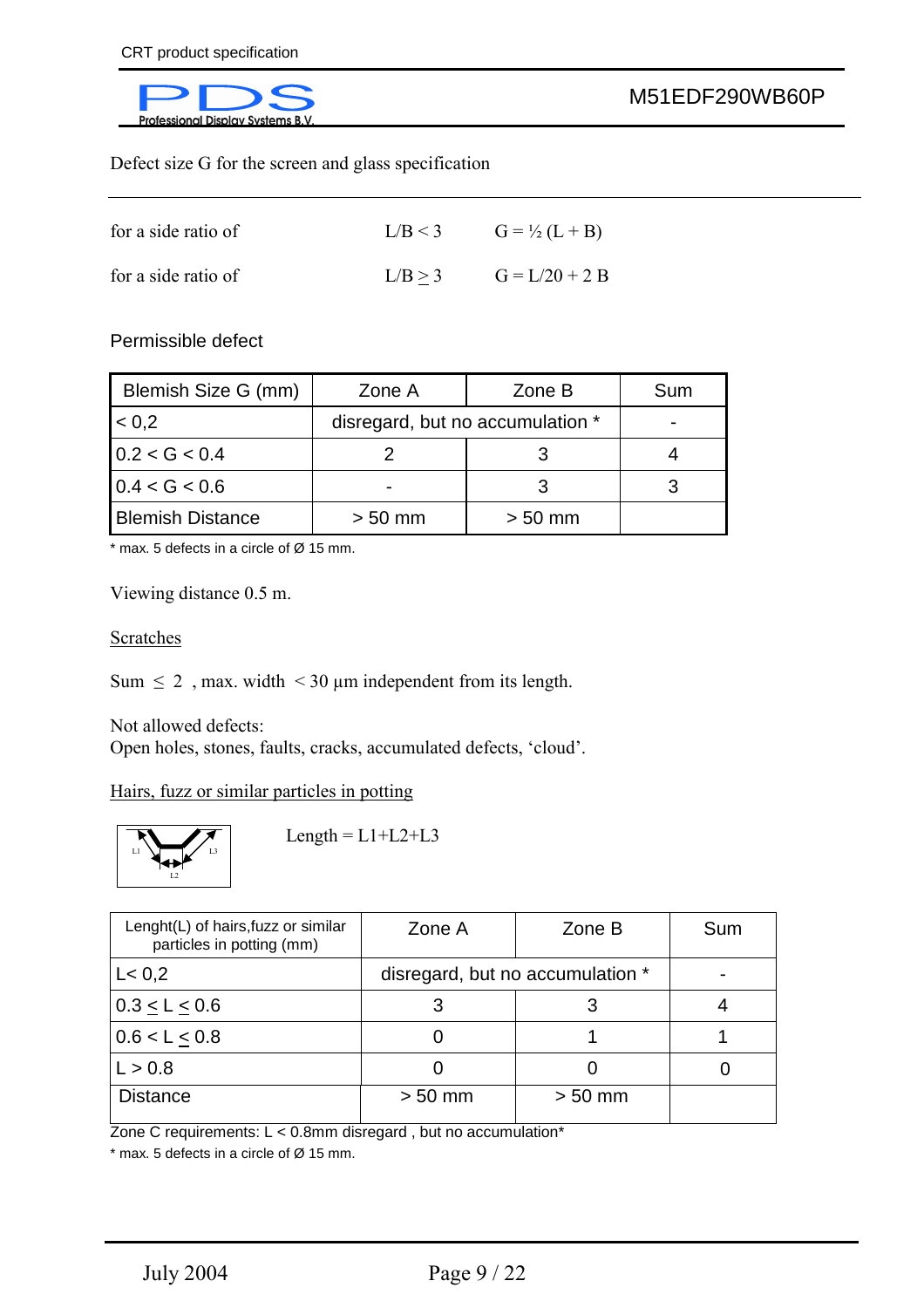

9 Resolution

50 % of peak value Optimal focus: 300µA Duty cycle 100 %



Measured with Microvision Superspot SS200 or PDS spotvision system.

- Astigmatism at 5% and 50%-line width must have the same shape.
- Astigmatism is not allowed to rotate with increased beam current
- Spotprofile approximates gaussian profile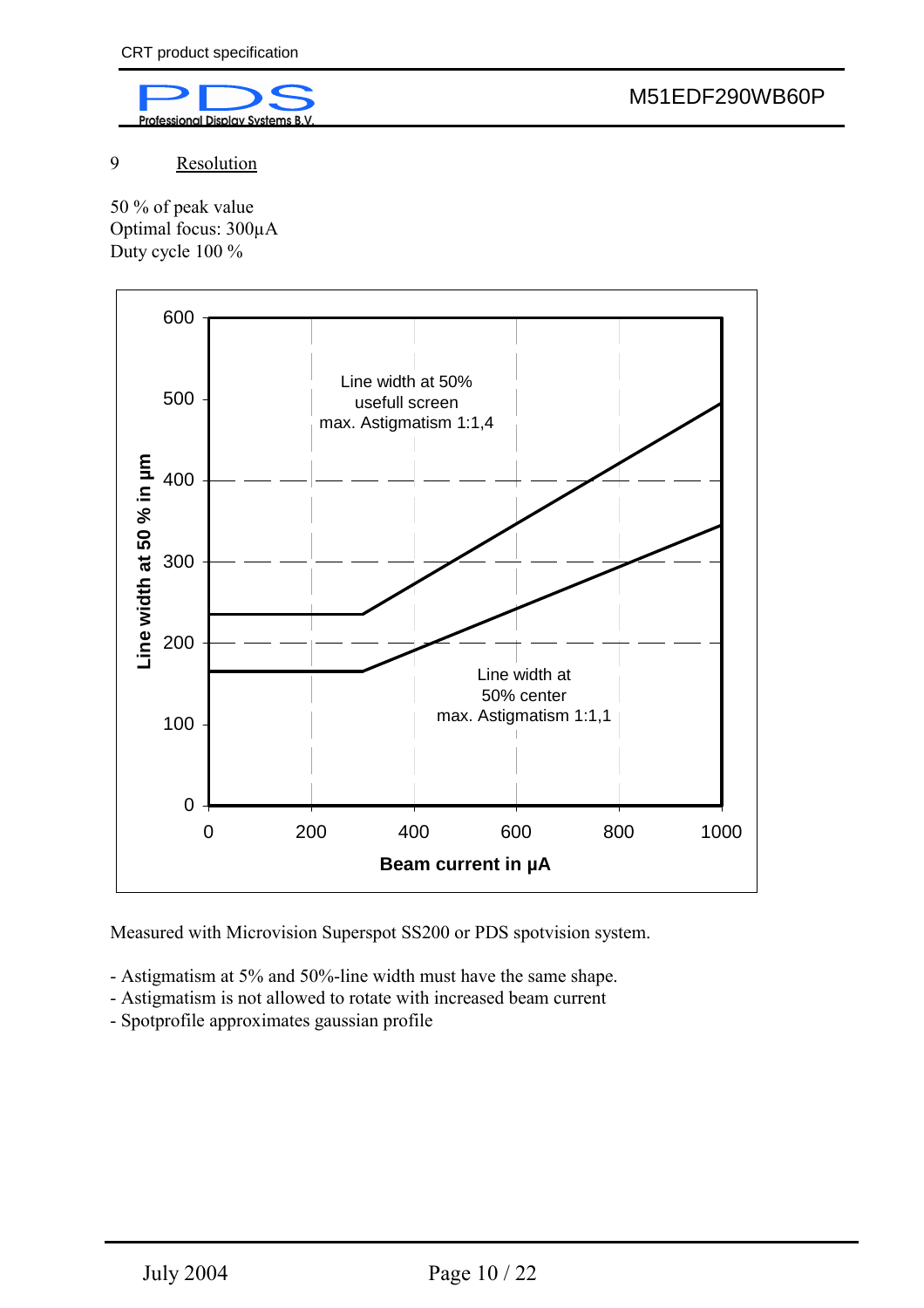

Resolution

5 % of peak value Duty cycle 100 %



Measured with Microvision Superspot SS200 or PDS spotvision system.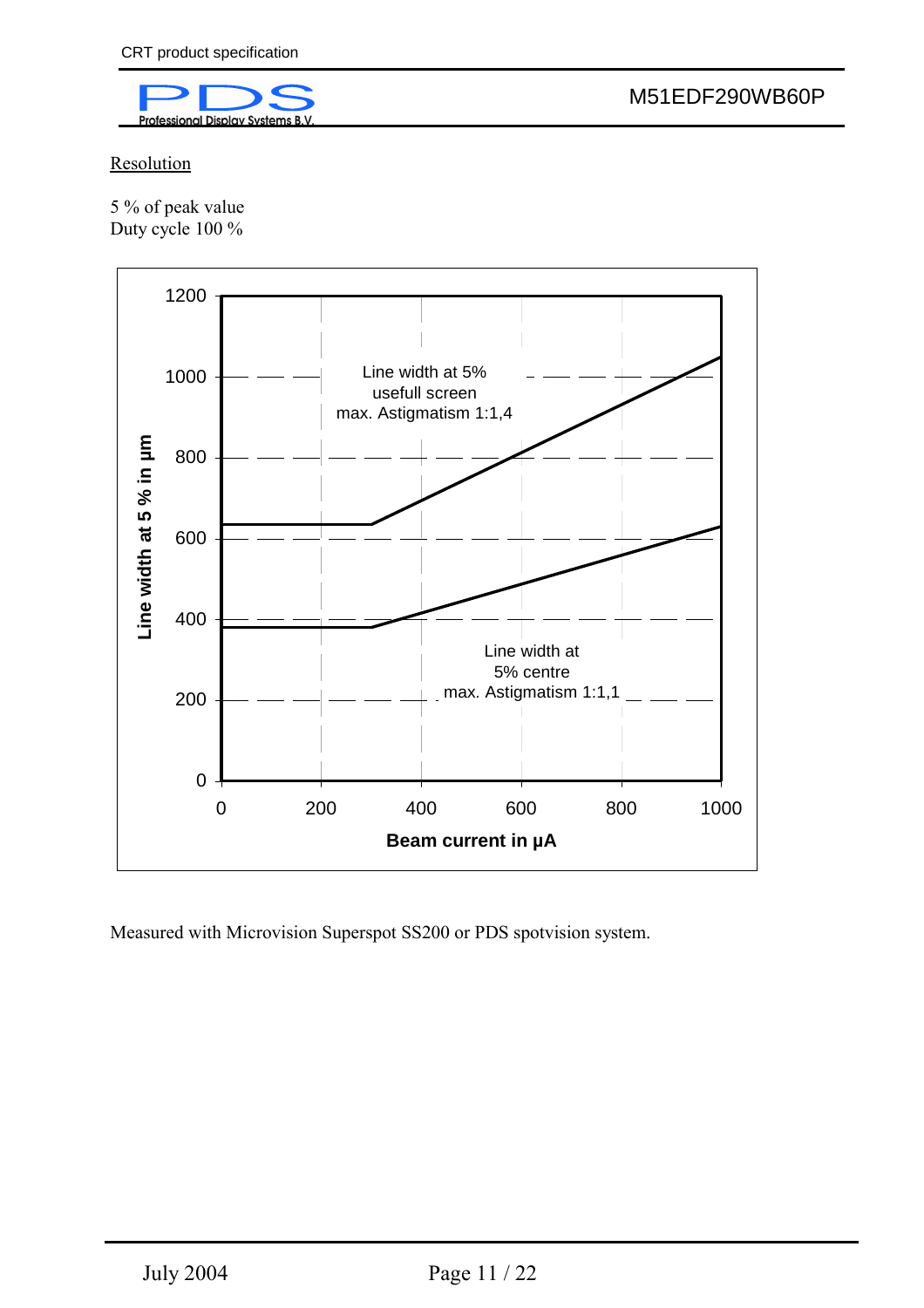| <b>Professional Display Systems B.V</b>                                                                                          |                                                                                                           |                                                     |                                                                            | M51EDF290WB60P                                                                                                      |
|----------------------------------------------------------------------------------------------------------------------------------|-----------------------------------------------------------------------------------------------------------|-----------------------------------------------------|----------------------------------------------------------------------------|---------------------------------------------------------------------------------------------------------------------|
| 10<br><b>Electrical Data</b>                                                                                                     |                                                                                                           |                                                     |                                                                            |                                                                                                                     |
| Deflection                                                                                                                       |                                                                                                           |                                                     | magnetically, deflection angle<br>- horizontal<br>- vertical<br>- diagonal | ca. $60^\circ$<br>ca. 78°<br>ca. 90°                                                                                |
| Focussing                                                                                                                        |                                                                                                           | electrostatic                                       |                                                                            |                                                                                                                     |
| Maximum currents<br>(leakage)                                                                                                    | $I_{G1}$<br>$I_{G2a}$<br>$I_{G2b}$<br>$I_{G3}$                                                            | $\pm$ 1µA<br>$\pm$ 1µA<br>$\pm$ 1µA<br>$\pm 2\mu A$ |                                                                            |                                                                                                                     |
| Capacity<br>(Grid 1 to all other electrodes)                                                                                     | $C_{\text{Gl-all}}$                                                                                       |                                                     | 5,3 pF $\pm$ 1 pF                                                          |                                                                                                                     |
| Capacity<br>(Cathode to all other electrodes)                                                                                    | $C_{K}$                                                                                                   |                                                     | 3.5 pF $\pm$ 1 pF                                                          |                                                                                                                     |
| Capacity<br>(Grid1 to cathode)                                                                                                   | $\mathbf{C}_{\text{G1-K}}$                                                                                |                                                     | 2,3 pF $\pm$ 0,7 pF                                                        |                                                                                                                     |
| Capacity<br>(Anode to outher coating)                                                                                            | $C_{A-M1}$                                                                                                |                                                     | 1600  3000 pF                                                              |                                                                                                                     |
| <b>Electrical Data from</b><br>THOMSON-Coil<br>Horizontal deflection<br>Vertical deflection<br>Rotationcoil<br>Astigmatism Axial | Lx : $30 \mu H \pm 5\%$<br>Ly : 2.6 mH $\pm$ 5%<br>Rr : 78 $\Omega \pm 10\%$<br>La : $9.9 \mu H \pm 10\%$ | Drawing #.                                          | THOMSON-YOKE Nr. 9288.00                                                   | Rx : $0.56 \Omega \pm 10\%$<br>Ry : 5.1 $\Omega \pm 10\%$<br>Ir: $<$ 55 mA/ $\degree$<br>Ra : $2.1 \Omega \pm 10\%$ |

\*) measured with PHILIPS RLC Bridge PM6303

Astigmatism Diagonal Ld :  $9.9 \mu H \pm 10\%$  Rd :  $2.1 \Omega \pm 10\%$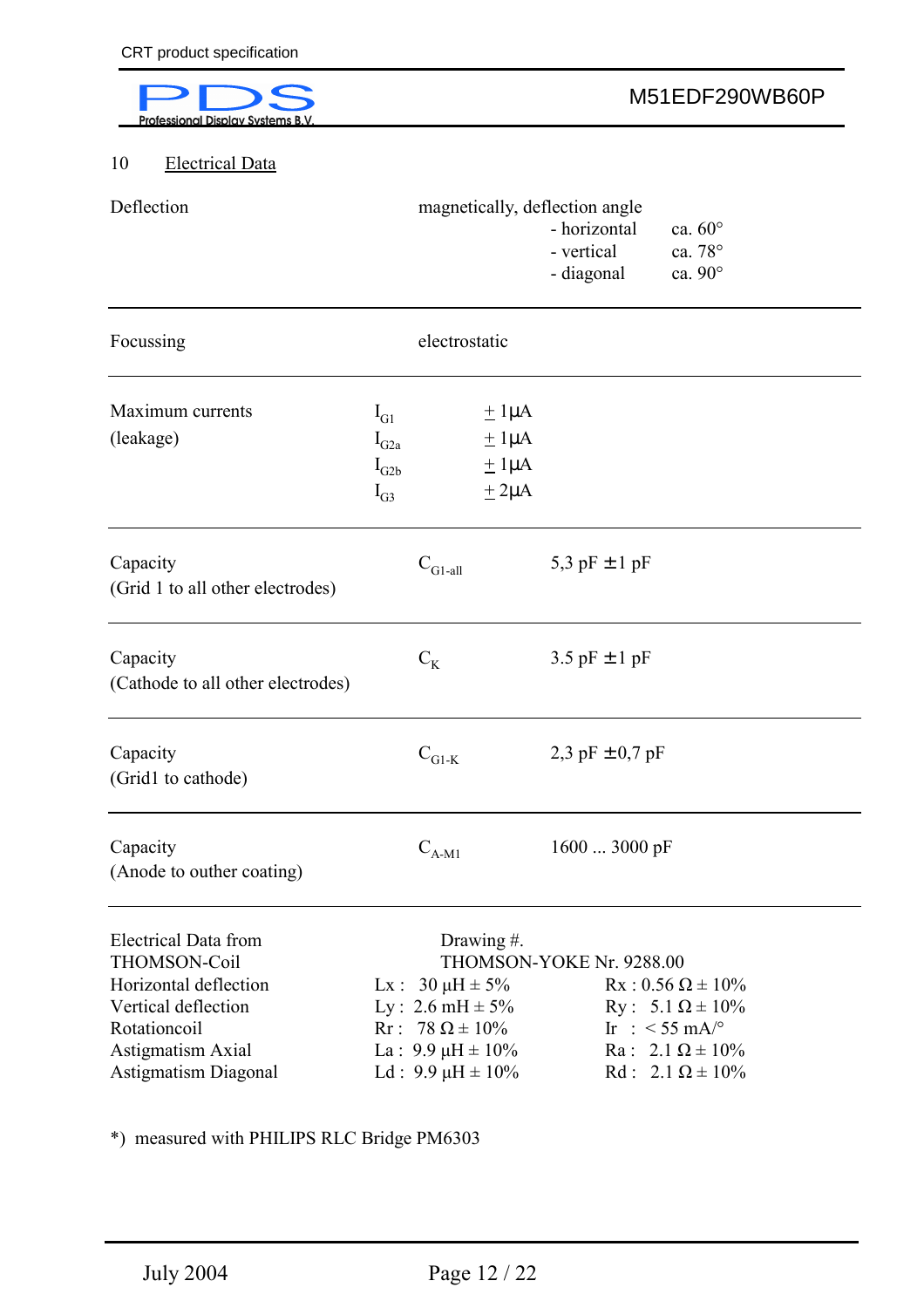# 11 Absolute limiting values

Cathode is reference point for all voltage values

| First accelerating voltage   | $U$ G2 I&II | max. 1300 V<br>min. - 400 V                                                                                                                                                        |
|------------------------------|-------------|------------------------------------------------------------------------------------------------------------------------------------------------------------------------------------|
| Second accelerating voltage  | $U_A$       | max. 29,9 kV                                                                                                                                                                       |
| Focus voltage                | UG3         | $max. 9$ kV                                                                                                                                                                        |
| Grid 1 voltage               | $-UG1$      | max. 150 V<br>(200 V for 5 sec. after switch off)<br>min.<br>3V                                                                                                                    |
| Heating against cathode      | $U$ HC      | 255 V<br>negative<br>300 V<br>negative peak<br>positive<br>3V<br>50 V<br>positive peak                                                                                             |
|                              | <b>IHC</b>  | max. $15 \mu A$                                                                                                                                                                    |
| Grid 1 leakage resistance    | RG1         | $1,5 \text{ M}\Omega$                                                                                                                                                              |
| Damping of deflection field: | to the CRT. | The power consumption of the horizontal deflection is<br>allowed to increase by max. 2,3W when yoke is mounted<br>(at 200 kHz horizontal frequency, a retrace time of $\leq 1,2$ ) |

 $\mu$ s and a horizontal width of 300 mm at U<sub>A</sub> 29,0 kV).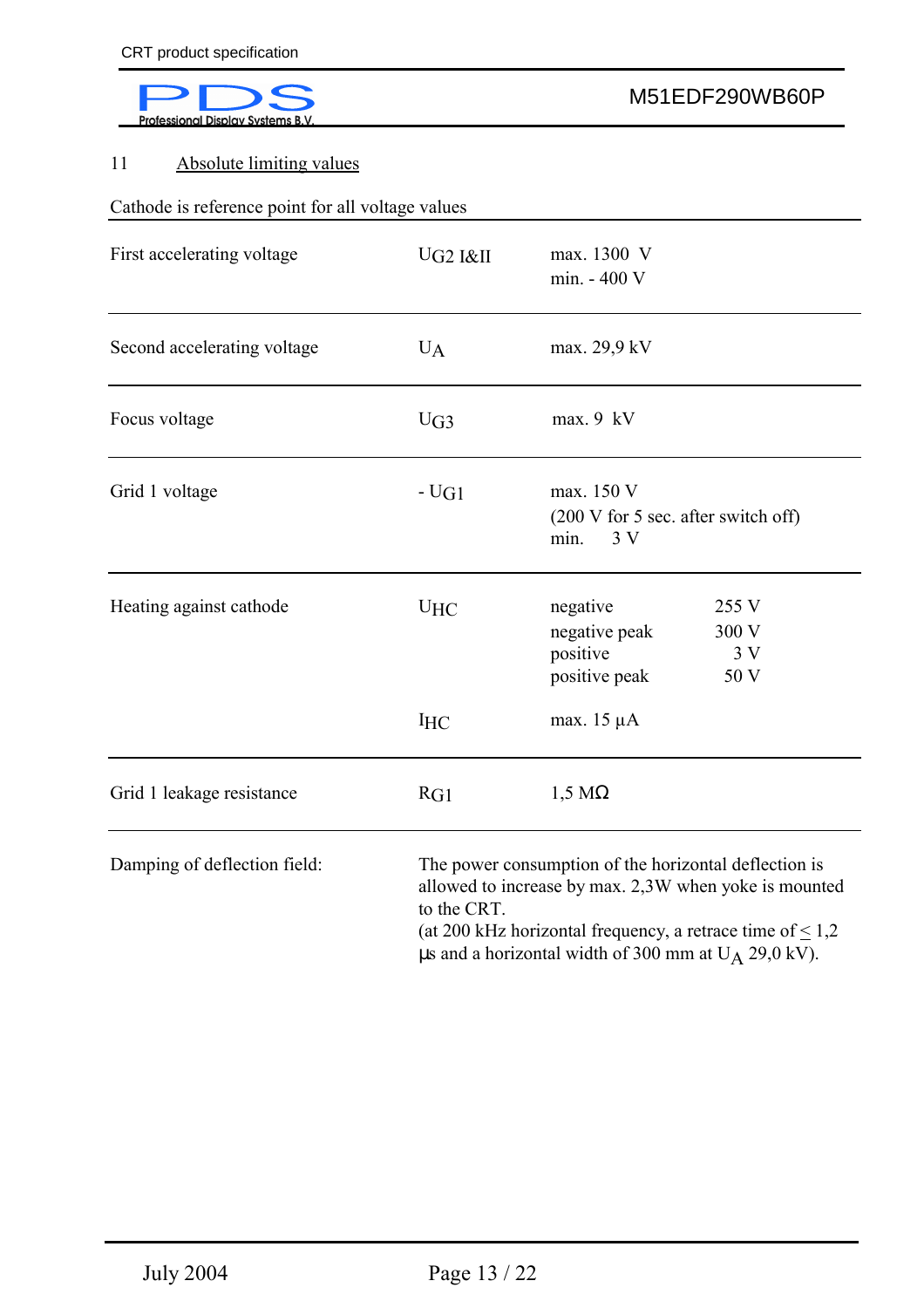| <b>Professional Display Systems B.V</b>                                   |                                                       |                                          | M51EDF290WB60P                                                                               |
|---------------------------------------------------------------------------|-------------------------------------------------------|------------------------------------------|----------------------------------------------------------------------------------------------|
| <b>Operating values</b><br>12                                             |                                                       |                                          |                                                                                              |
| Cathode heating                                                           | - indirect<br>- Heating voltage<br>- Heating current, | $U_H$<br>I <sub>H</sub><br><b>I</b> Hmax | 6,1 V + 5 % / -5 %<br>approx. 100 mA<br>$0,5$ A (cold state)                                 |
| Cathode is reference point vor all voltage values following               |                                                       |                                          |                                                                                              |
| First accelerating voltage<br>Halo suppression voltage                    |                                                       | UG2I<br>$UG2$ II                         | $600 - 930$ V<br>$-200 - 0V$                                                                 |
| Grid 1 voltage<br>(for spot suppression)                                  |                                                       | UG1                                      | $-105$ V                                                                                     |
| second accelerating voltage                                               |                                                       | $U_A$                                    | 29,0 kV                                                                                      |
| Drive voltage (grid drive)<br>(from $I_c = 0 \mu A$ to $I_c = 1200 \mu A$ |                                                       | $\Delta U$ G1                            | max. 85 V                                                                                    |
| Luminance drift over time                                                 |                                                       | during this time)                        | max. 18 minutes after switch on<br>(an overshoot of max 10% of the cutoff voltage is allowed |
| Focus voltage<br>(at centre of screen at $I_c = 300 \mu A$ )              |                                                       | UG3                                      | min. 6,80 kV<br>nom. 7,15 kV<br>max. 7,50 kV                                                 |
| Dynamic focus voltage<br>(with reference to Thomson-yoke Nr. 9288.00)     |                                                       |                                          | $max. = 850 V$<br>$UG3$ dyn.                                                                 |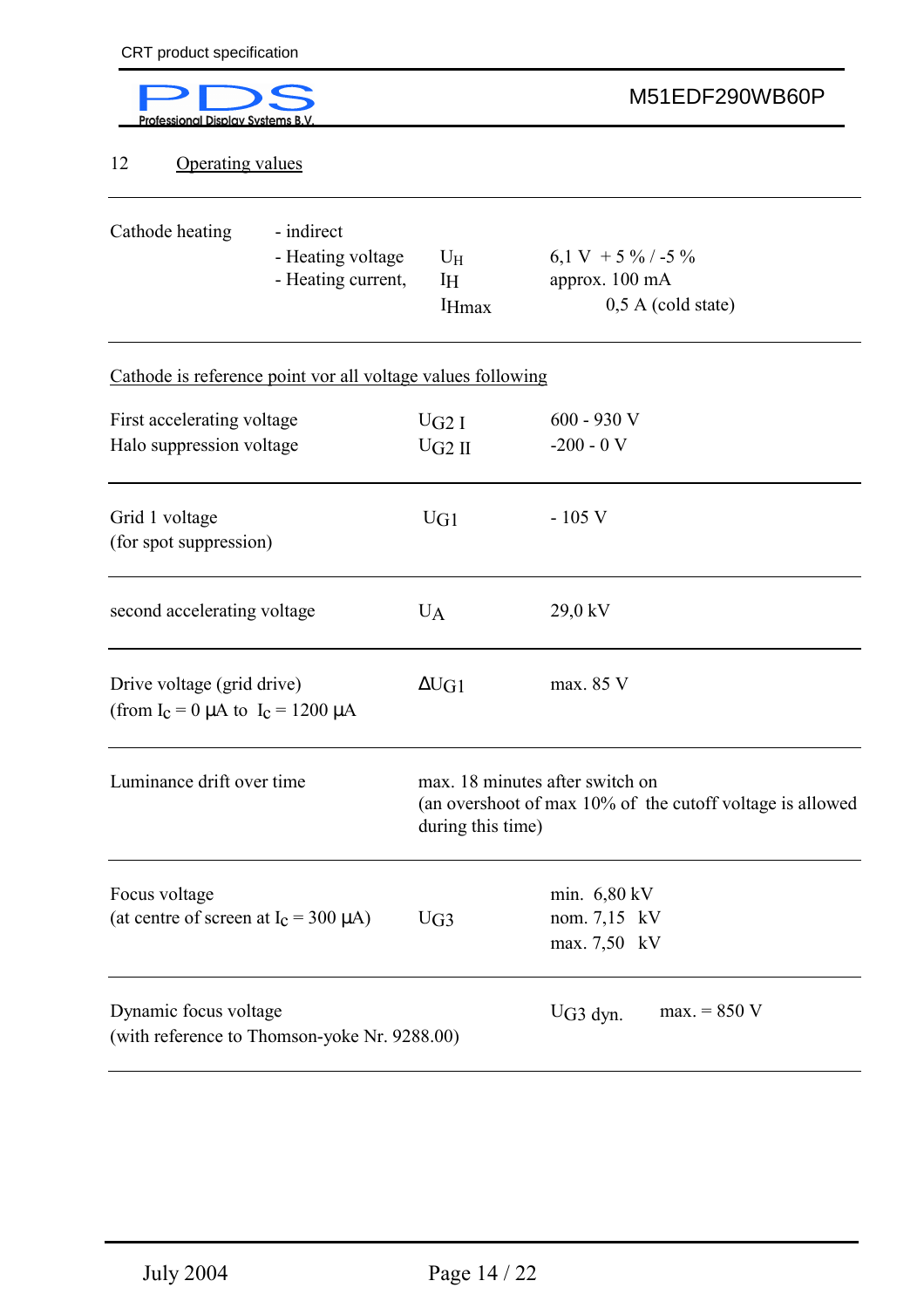

# 13 Grid drive characteristics



Luminance at 100% Duty Cycle

Scan area 300\*400 mm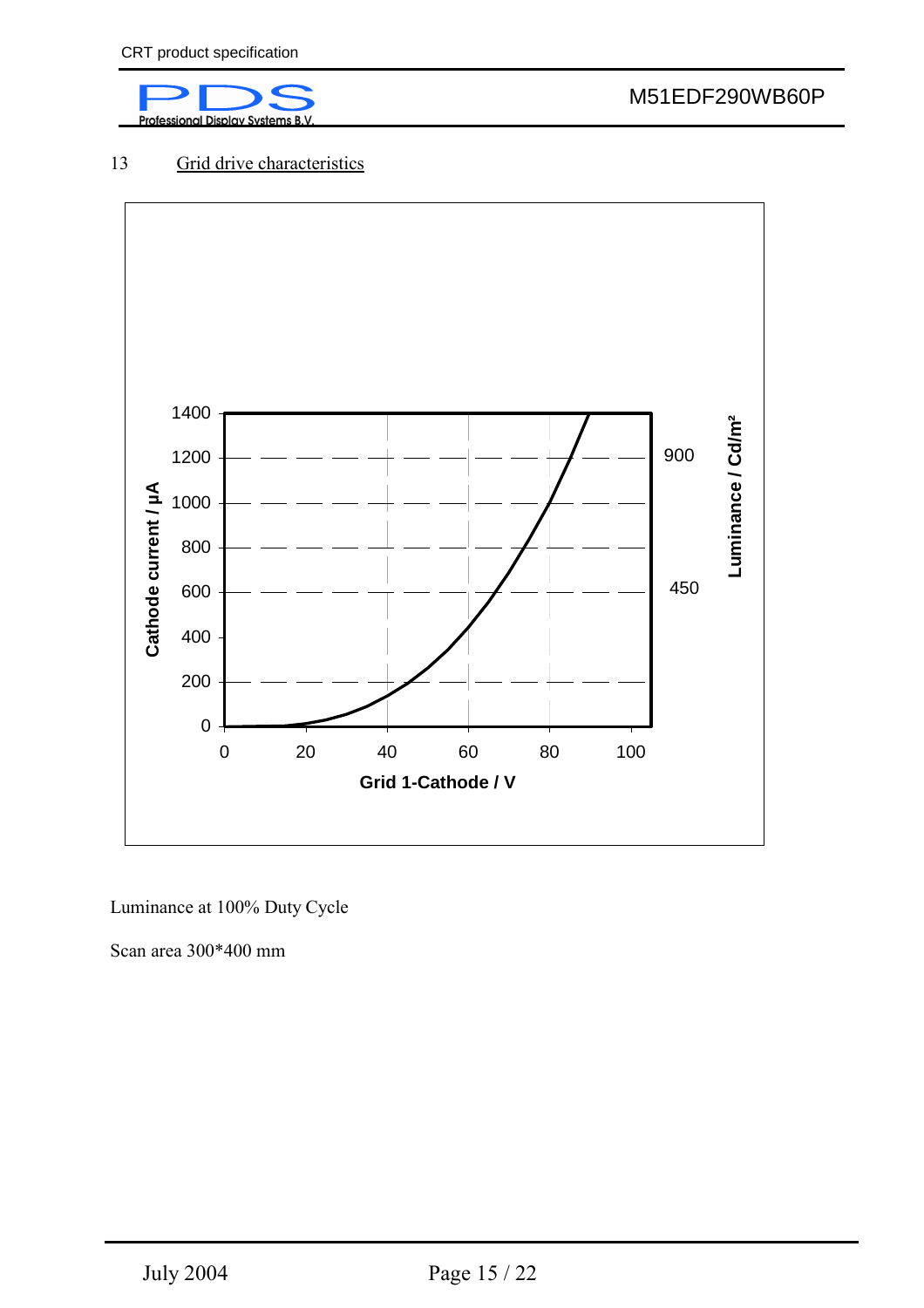

#### 14 Large area contrast

Max. values



Distance from bright edge / mm

To measure the large area contrast, a bright rectangle is displayed on one half of the sreen. This area must be 50% of the total screen area with an aspect ratio of  $x : y = 2 : 3$ , and a luminance of 400  $Cd/m<sup>2</sup>$ .

The luminance of the black area is adjusted in such way that no lines can be seen in dark room conditions (optical cut-off value).

With the Microvisionsystem Superspot (or similar equipment ) the brightness is measured in relation to the distance from the black/with edge.

The bright rectangle must be totally covered with a non reflecting cover during measuring.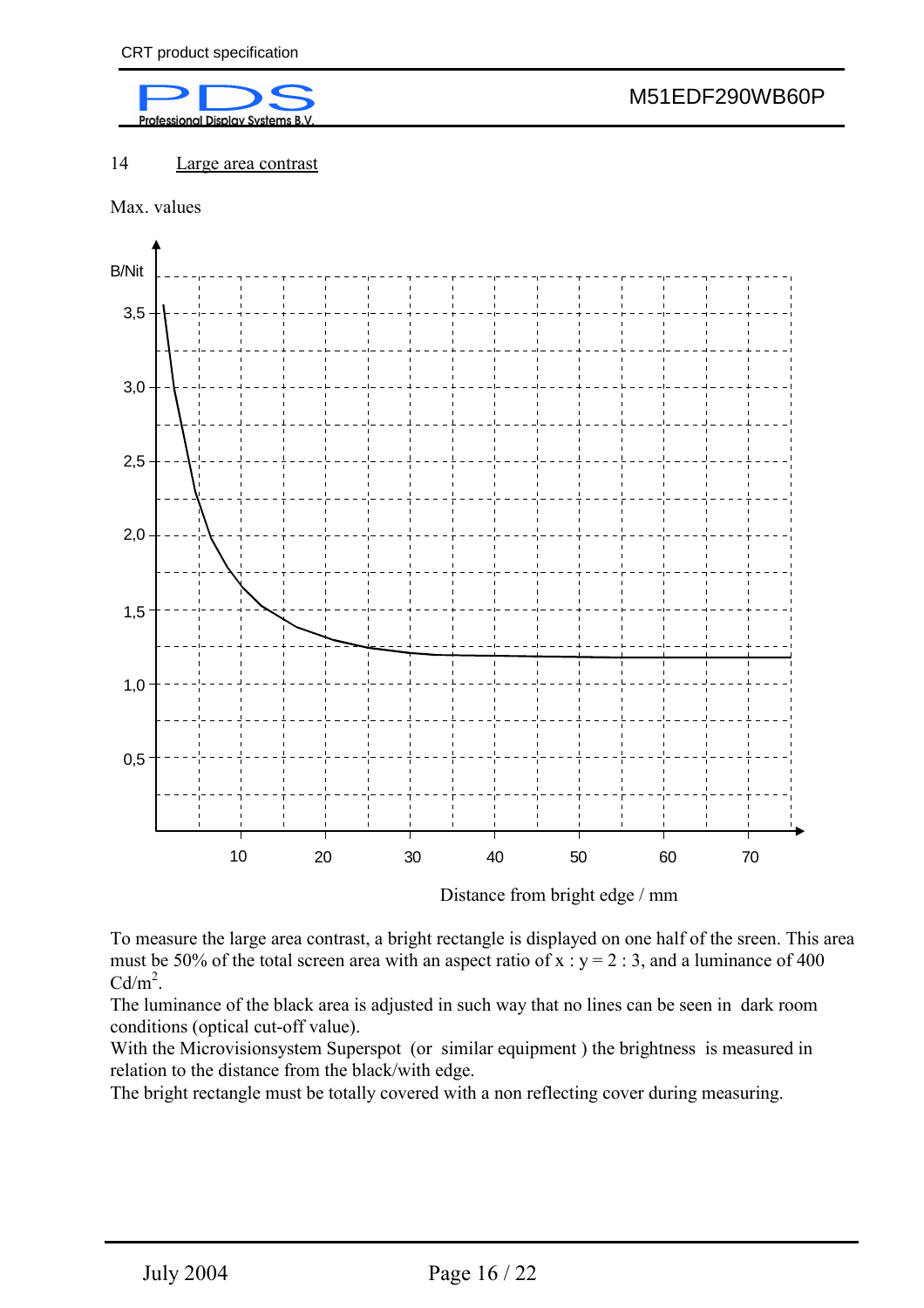#### 15 Environmental conditions

Temperature range:

| Operation            | 0 to + 70 $^{\circ}$ C<br>relative humidity 75 %<br>non condensing |
|----------------------|--------------------------------------------------------------------|
| Storage              | $-40$ to 70 °C                                                     |
| Temperature gradient | 20 °C/h                                                            |
| Air pressure         | 400 hPa to 1060 hPa                                                |

#### 16 Estimated life time

Decrease of the cathode current of 800 µA at 100 % duty cycle and constant Cut-Off Voltage (Grid 2-voltage readjusted )

after 20.000 hrs. < 20 %

Burning conditions:

Maximum cathode current during testing is 500  $\mu$ A at 100 % duty cycle over total scan area.

During life time of the CRT (20 000 hours) G2A voltage may be increased to max. 1250 V, to maintain G1-Cut-Off voltage of –105V.

At a maximum luminance level of 350 Cd/m<sup>2</sup> ,after 20.000 hours of operation, the maximum decrease in phosphor luminance is 15 %.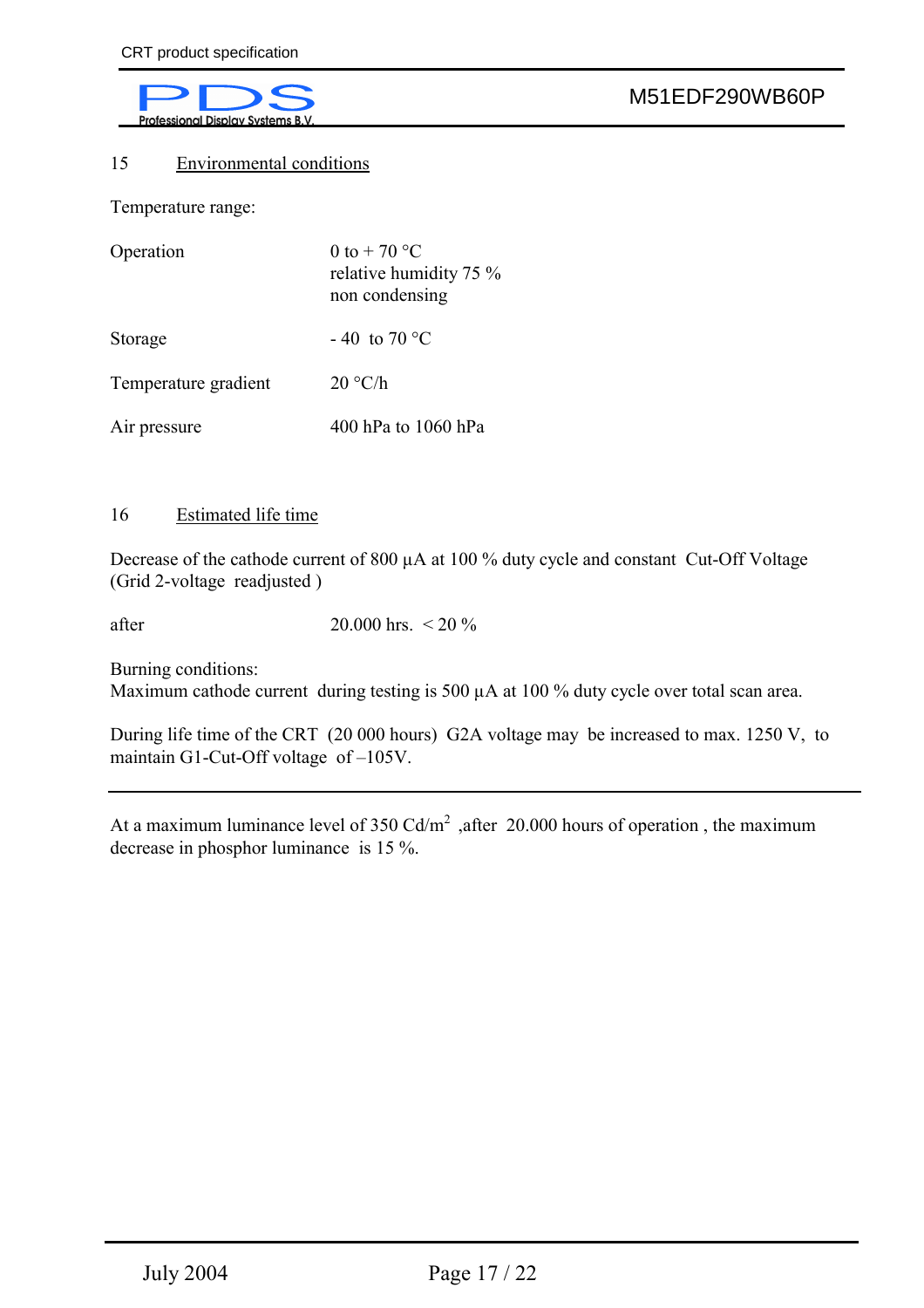

17 X-radiation

X-Radiation Limit Curve

Conditions:

Cathode current  $I_c = 250 \mu A$ 



X-Radiation exposure rate vs. anode voltage at constant value of cathode current measured at 5 cm from the CRT.

The measurement is according:

"Röntgenverordnung der Bundesrepublik Deutschland vom 8. Januar 1987"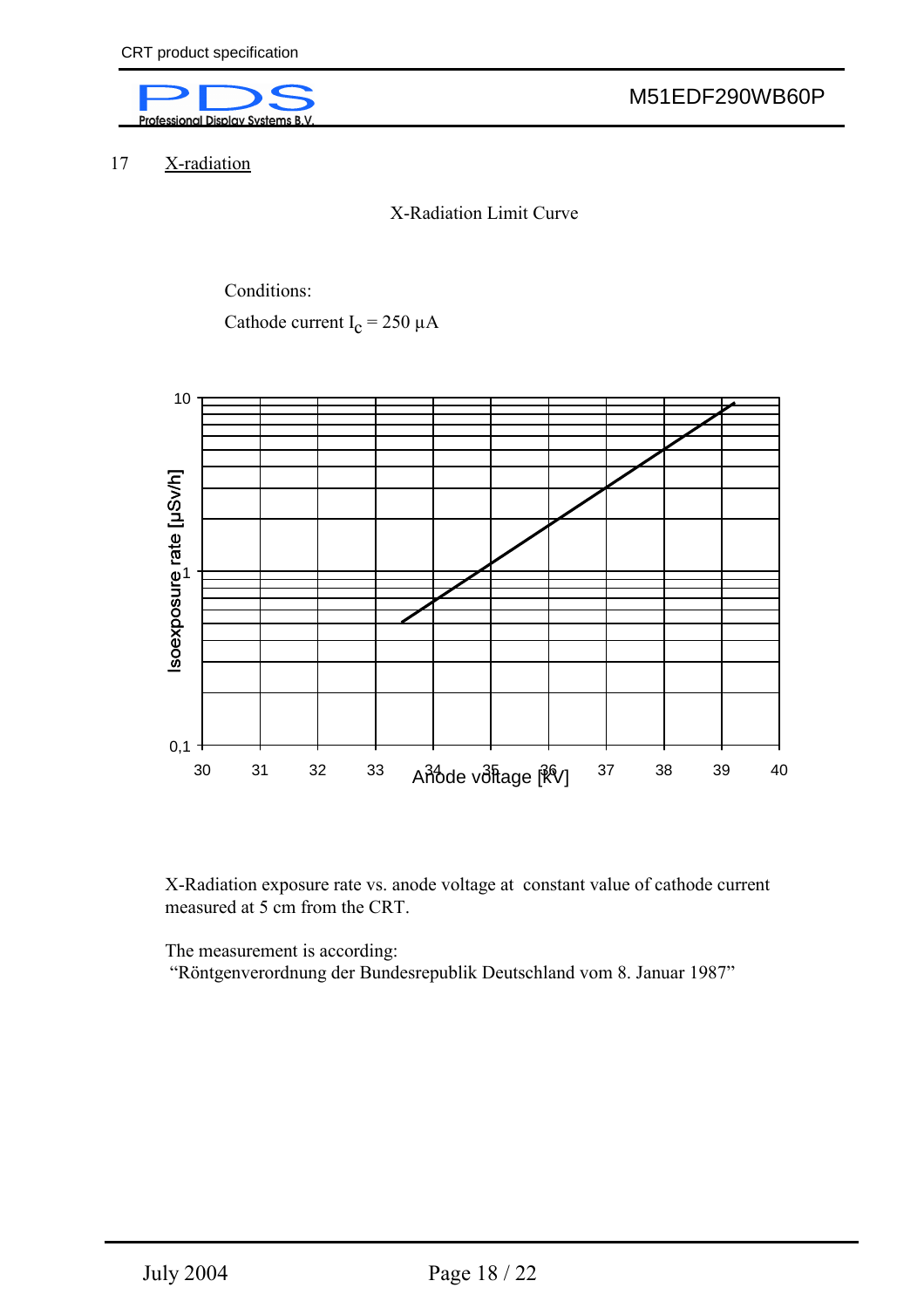

Isoexposure - Rate Limit Curve

Calculated for  $5 \mu Sv/h$ 



This limit curve is plotted at an isoexposure rate of 5 µSv/h (0,5 mR/h) measured at 5 cm from the CRT.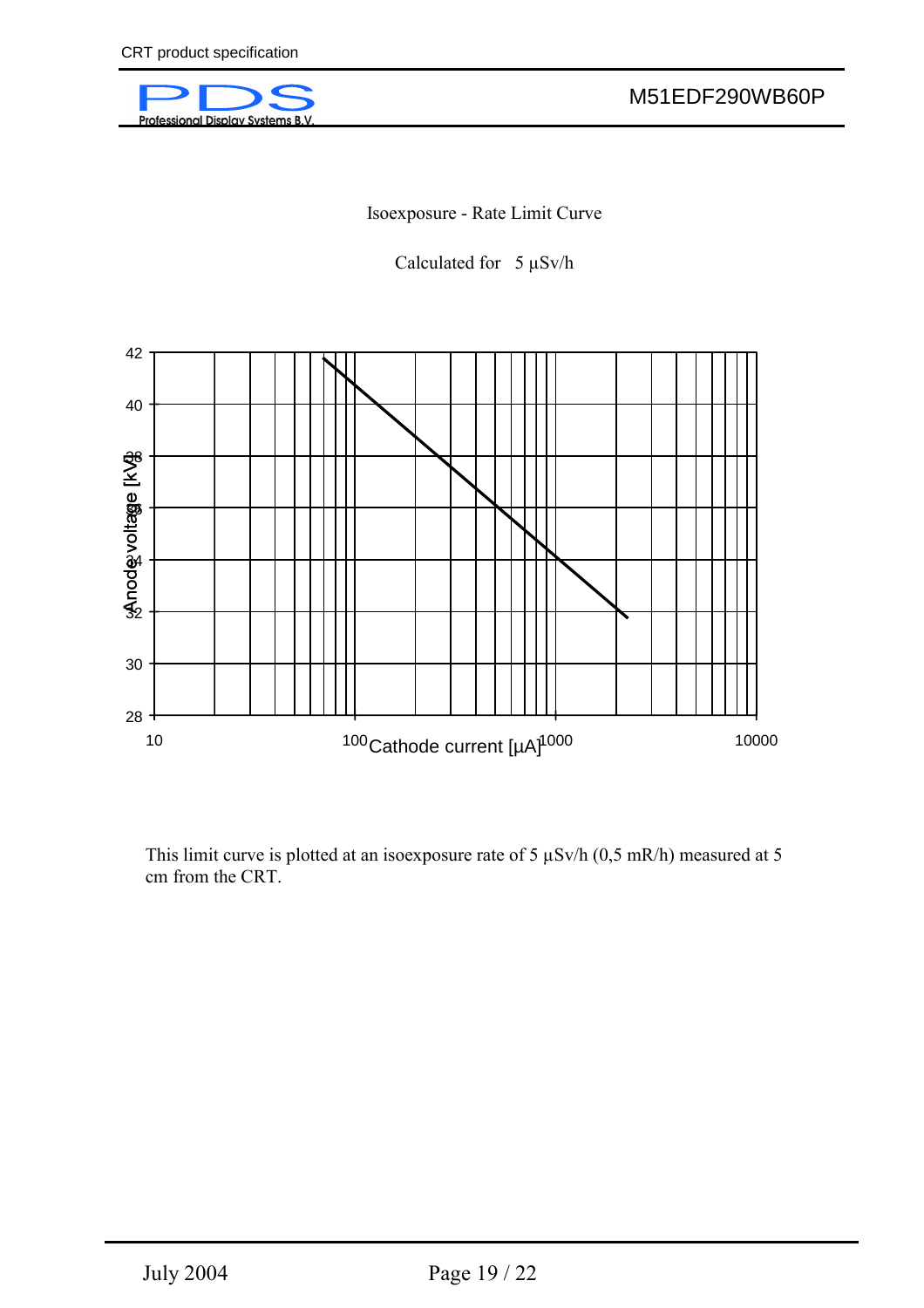

#### **Isoexposure - Rate Limit Curve**

Calculated for  $1 \mu Sv/h$ 



This limit curve is plotted at an isoexposure rate of 1  $\mu$ Sv/h (0,1 mR/h) measured at 5 cm from the CRT.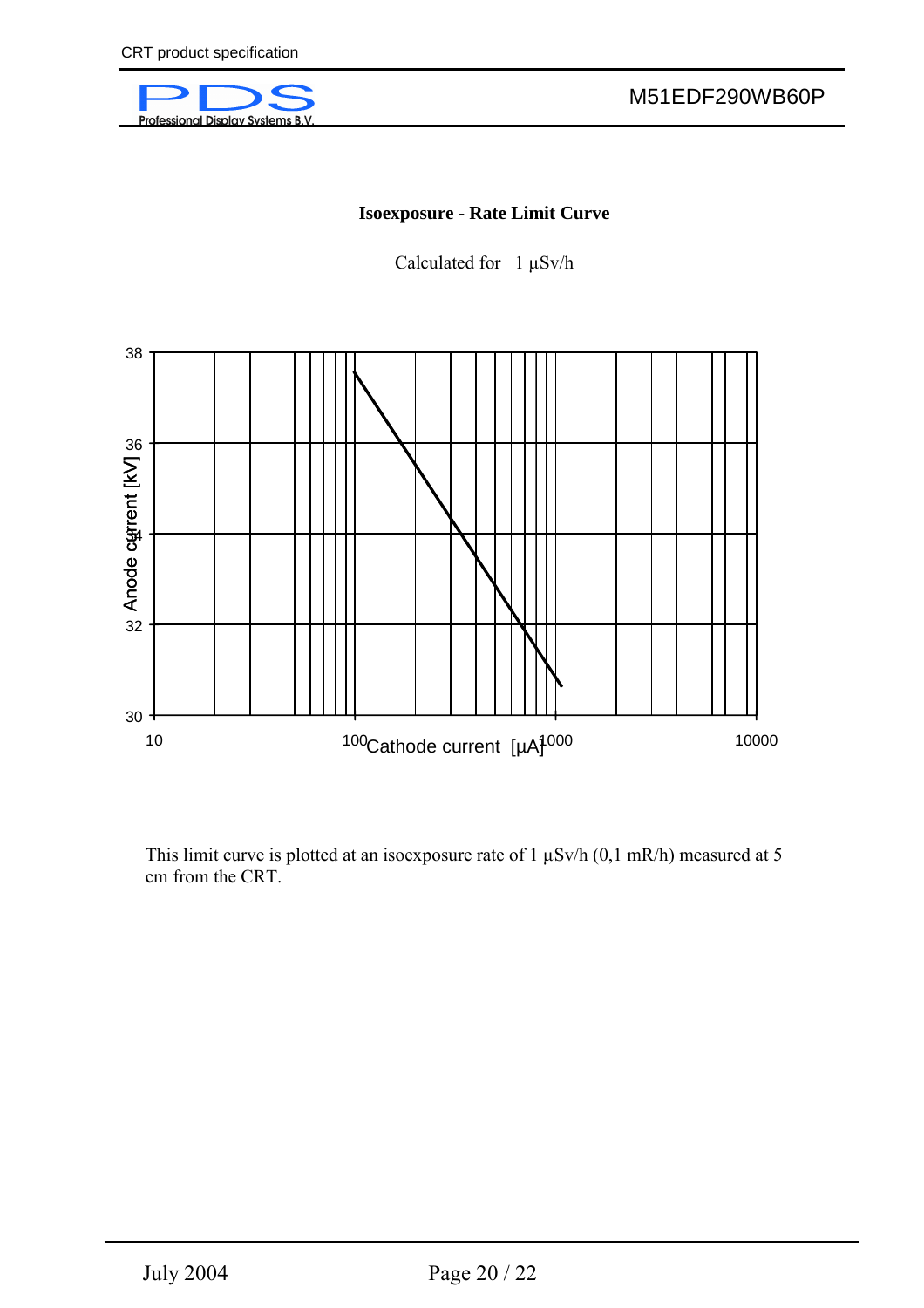

M51EDF290WB60P

Attachment 1